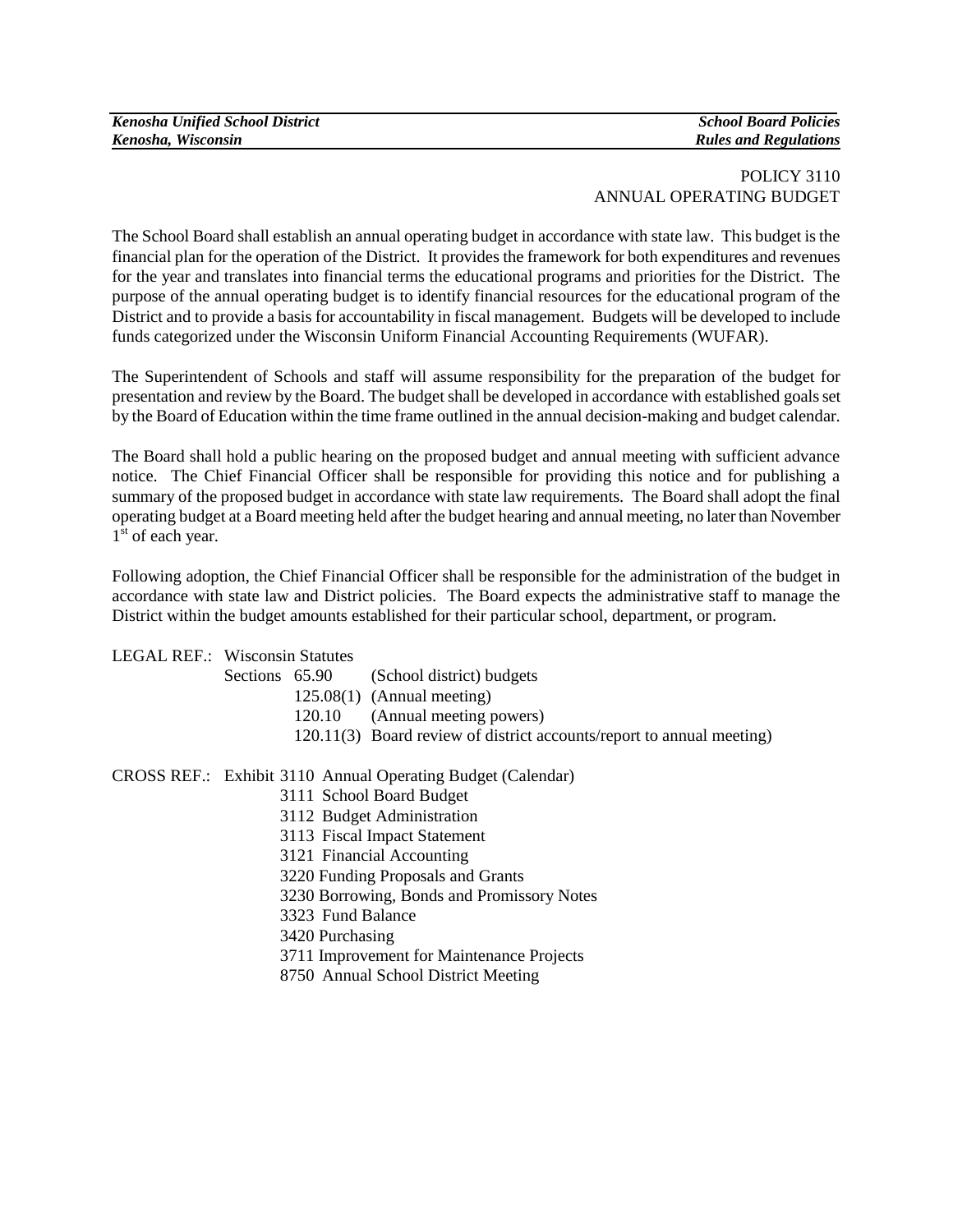POLICY 3110 ANNUAL OPERATING BUDGET Page 2

### ADMINISTRATIVE REGULATIONS: None

AFFIRMED: March 26, 1991

REVISED: February 14, 1995 December 17, 1996 March 24, 1998 November 9, 1999 November 26, 2002 October 28, 2003 December 18, 2007 September 25, 2012 December 17, 2013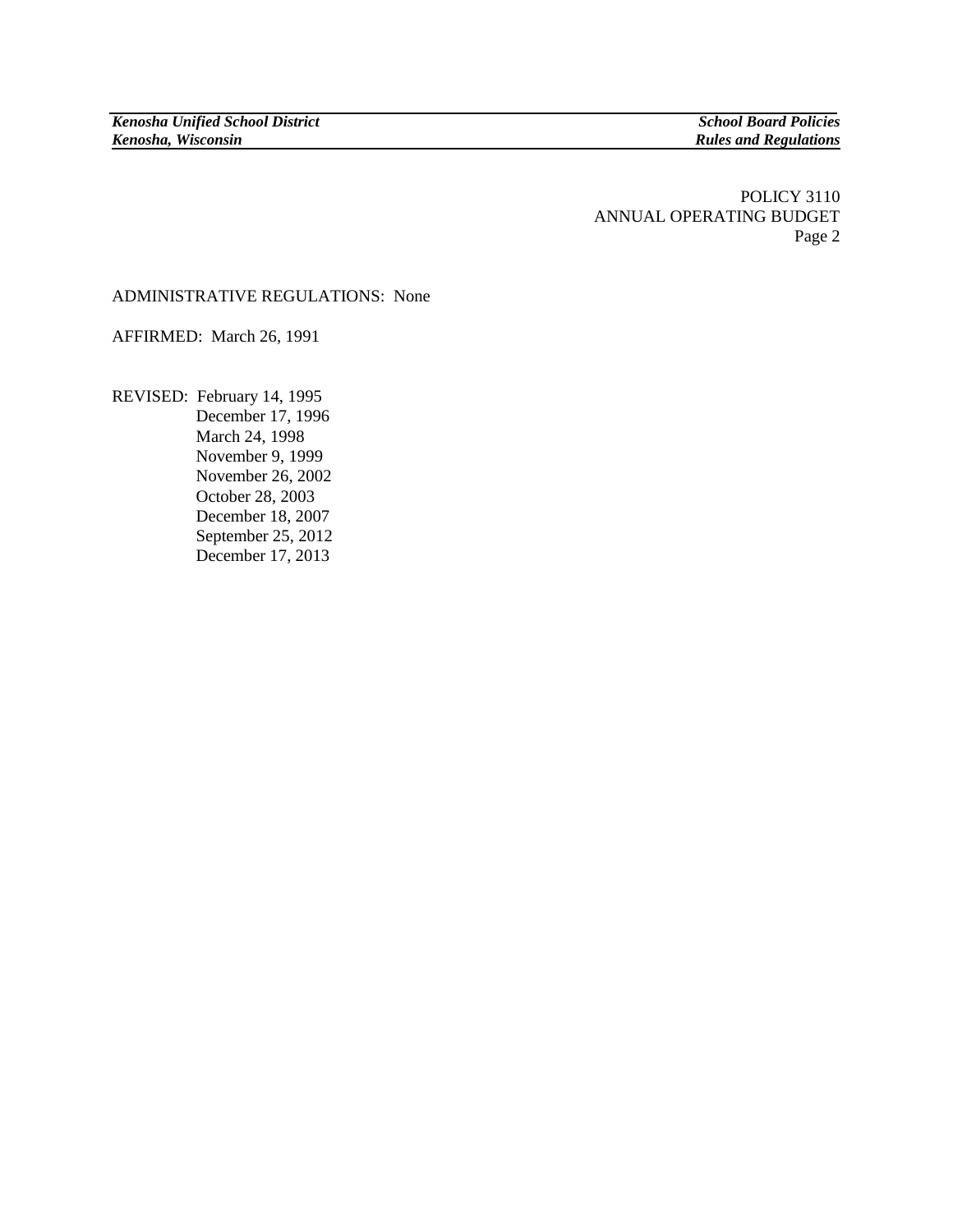### RULE 3110 ANNUAL OPERATING BUDGET

The District shall adhere to the following guidelines and decision-making procedures and develop an annual budget based on an annual budget calendar. The following administrative decision-making and budget development responsibilities shall be completed according to the prescribed time frame.

## A. Budget Document(s)

- 1. The annual operating budget shall be the financial plan for the operation of the District and shall provide authority for the obligation of funds, except for School Board expenditures and all major maintenance projects. Separate budgets shall be developed for the Board and major maintenance projects.
- 2. The budget document shall include all existing indebtedness, anticipated revenues, proposed appropriations for the following year, and include all anticipated unexpended or un-appropriated balances and surpluses for each budgetary fund. It also must show actual revenues and expenditures for the preceding year.

# B. Budget Preparation

- 1. The Chief Financial Officer shall be responsible to the Superintendent for the preparation of the budget.
- 2. The Finance Office shall provide guidance and budgeting parameters to be used by all District budget managers as they build their respective budgets.
- 3. All major maintenance projects, shall be submitted to the School Board in priority order for approval. Any subsequent changes to the ranking of priorities must be communicated to the Board in writing and approved by a majority vote of the Board before any work begins except emergency maintenance conditions which may endanger persons, land, physical plant or equipment. Emergency maintenance may be carried out with the approval of the Director of Facilities and timely reporting to the Board at the next regular School Board meeting.

# C. Budget Review/Adoption

- 1. The Superintendent shall review the proposed budget with the Board according to the time line listed on the annual operating budget calendar. The District will account for all eligible activities within the community service fund 80. Administration will annually designate the services/programs that are eligible.A fiscal report will be attached to recommendations for new programs or revisions of existing programs.
- 2. A summary of the proposed budget, notice of the place where the detailed budget may be examined, and notice of the time and place of the public hearing on the proposed budget will be published as a Class I notice (one insertion) at least 10 days prior to the time of the public hearing on the budget and the annual meeting. The Chief Financial Officer is responsible to the Superintendent for providing this notice.